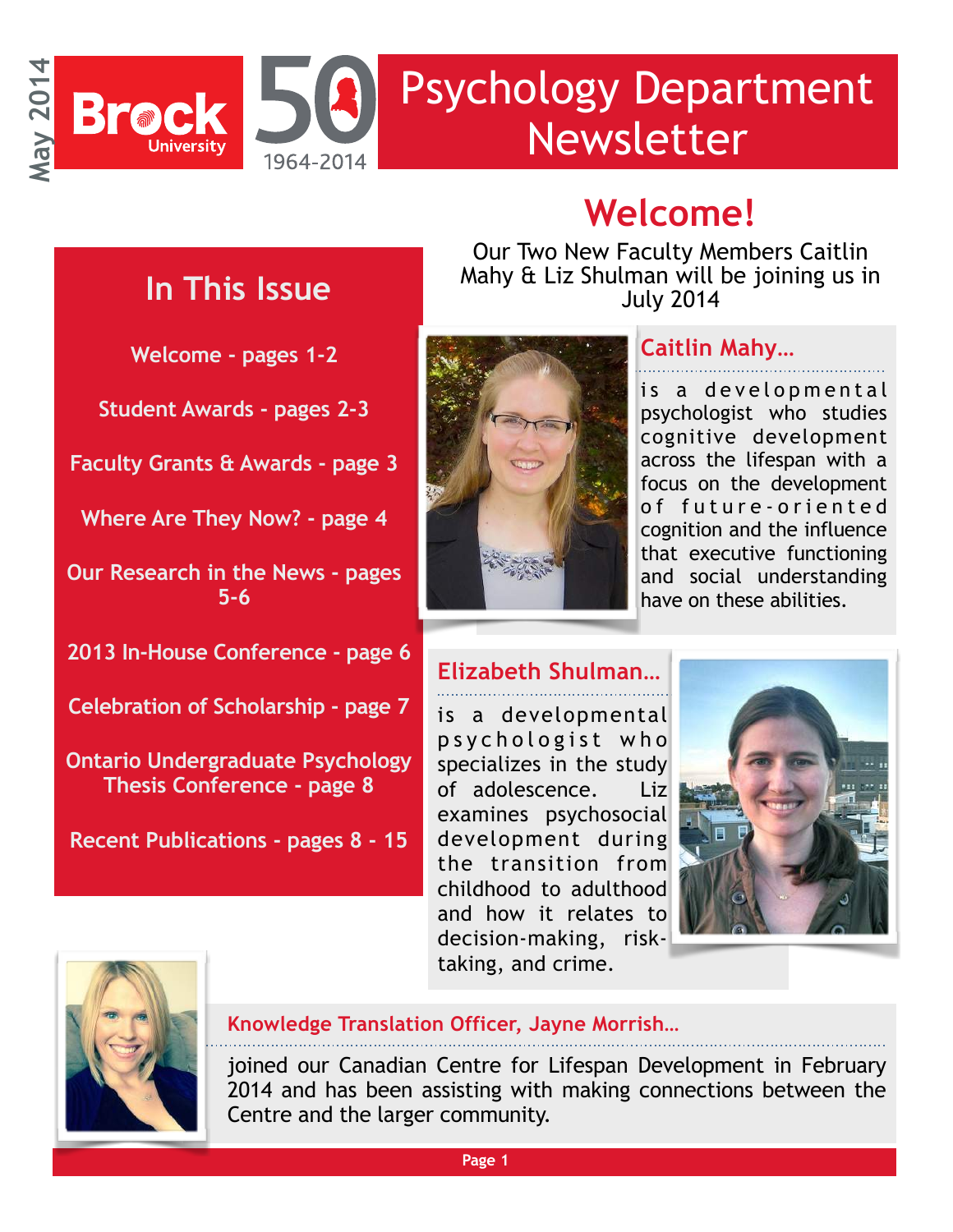# **Postdoctoral Fellows**



#### **Dr. Sarah Lawrance (PhD, University of Sussex, UK)…**

joined Cathy Mondloch's lab this year funded by a Discovery Supplement Award (NSERC). Sarah examines the perceptual mechanisms underlying face recognition.

#### **Dr. Nour Kteily (PhD, Harvard University)…**

is a SSHRC Postdoctoral Fellow who joined Gordon Hodson's lab this year. His research investigates the psychological consequences of group membership in hierarchically organized social systems, and how individuals respond to the possibility of changes in hierarchy.





#### **Dr. Julie Blais (PhD, Carleton University)…**

is a SSHRC Postdoctoral Fellow who will be joining Angela Book's lab this year. Julie's doctoral work examined the role of forensic assessment in decisions regarding dangerous and long-term supervision offenders.

## **Student Awards:**



Matthew Green: NSERC-PGS Doctoral (2014)

Kevin MacDonald: NSERC-PGS Doctoral (2014)





Mark Hoffarth: The Society for Psychological Study of Social Issues Grant-In-Aid (2014)

Regan Fitzgerald: 2013-2014 Graduate TA award





Cara MacInnis: The Jack M. Miller Excellence in Research award (2013)



Tabitha Methot: SSHRC CGS award (2014)

Taysa-Rhea Mise: SSHRC Doctoral Award

Tina Brook: Development 2014 Conference Travel Award





Nathalie Gauthier: OGS Doctoral Award (2013)

(2014)



**Page 2**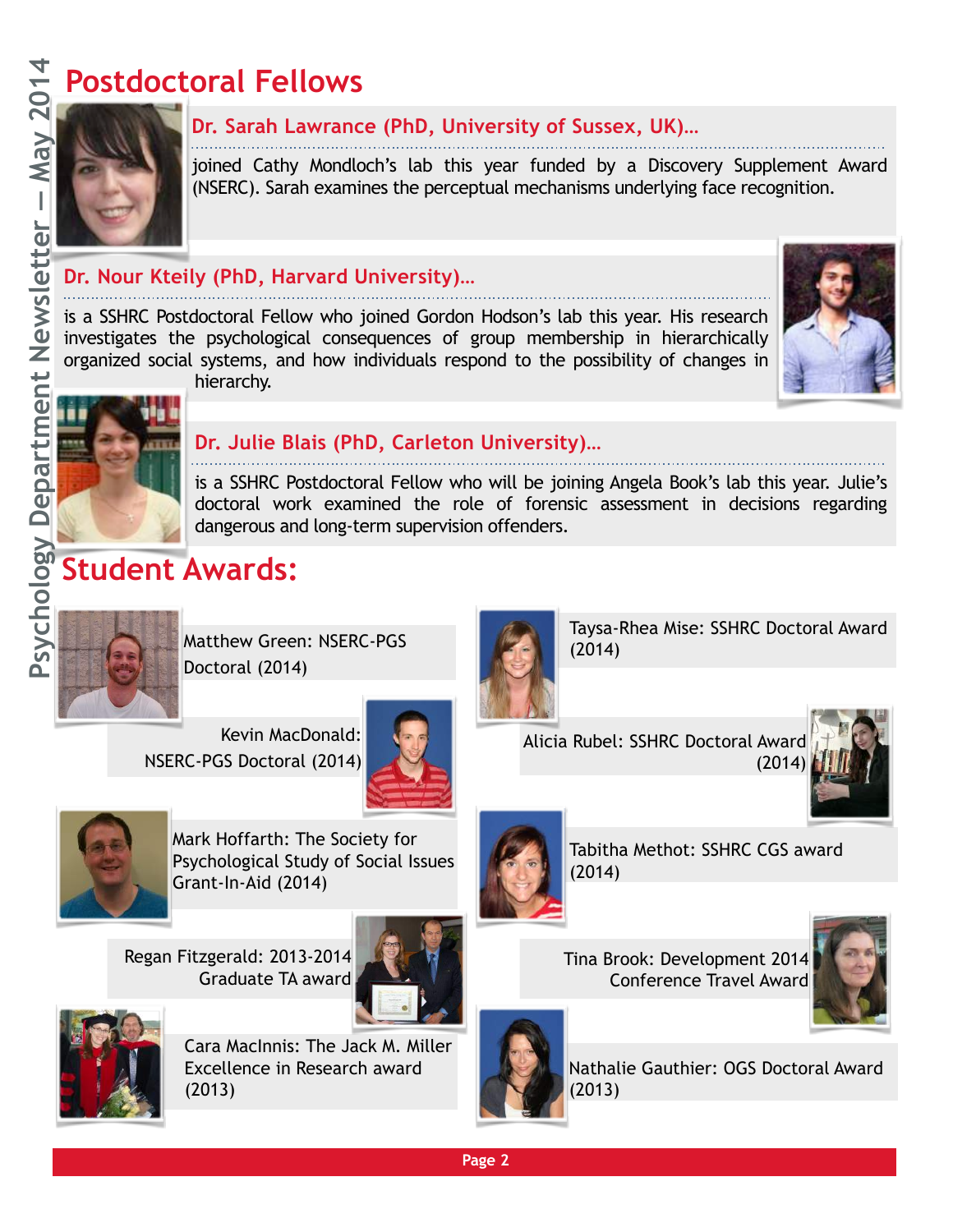## *Student Awards continued:*

Paul Adachi: OGS Doctoral Award (2013), Brock University Dean of Graduate Studies Excellence Scholarship & Jack M. Miller Excellence in Research Award 2014

Chloe Hamza: OGS Doctoral Award (2013) & the Brock University Dean of Graduate Studies Excellence Scholarship



Royette Tavernier: Society for the Study of Emerging Adulthood Travel Award & the Development 2014 Conference Travel Award

Stefon van Noordt: OGS Doctoral Award and the QEII award (2014)



Shawn Geniole: SSHRC CGS Award (2013)



## **Faculty Grants and Awards:**

- ✦ **Karen Arnell:** NSERC Grant Individual differences in attention: Behavioural and electrophysiological investigations
- ✦ **Kimberly Cote:** NSERC Discovery Grant Neurobehavioural and physiological consequences of sleep deprivation in humans
- ✦ **Stephen Emrich & Cathy Mondloch:** NSERC RTI Oscillatory and event-related neural activity during visual perception and short-term memory across the lifespan
- ✦ **Cathy Mondloch:** SSHRC Insight Grant Understanding emotions: A developmental perspective
- ✦ **Sidney Segalowitz:** NSERC Grant ERPs and the dynamics of adaptive attentional control in the prefrontal cortex
- ✦ **Sidney Segalowitz:** Graduate (MA/PhD) Mentor Award, April 2013
- ✦ **Carolyn Hafer and Sidney Segalowitz:** SSHRC Insight Grant New directions in the psychology of deservingness
- ✦ **Teena Willoughby:** SSHRC Insight Grant
- ✦ **Teena Willoughby:** Brock University Advancement Fund Grant
- ✦ **Tim Murphy:** CRISS Sleep Deprivation and Face Processing
- ✦ **Angela Book:** BSIG and ORS4A
- ✦ **Danielle Molnar:** Clarke Thomson Award for Excellence in Sessional Teaching 2014
- ✦ **Angela Evans:** Pineapple Science Prize for Psychology\*

\* The Pineapple award is "China's Ig Nobel Prize" and is awarded for clever and humorous ideas that popularize science. Winning projects are to be imaginative, interesting and thought-provoking with sound scientific research methodology. The award was received for work done on the development of 2-year-olds' lie-telling - Evans, A. D., & Lee, K. (2013). Emergence of lying in very young children. *Developmental Psychology, 49*, 1958-63. doi: 10.1037/a0031409



**Page 3**

Lindsey Short: OGS Doctoral Award

in 2013

Thalia Semplonius: Development 2014 Conference Travel Award & the Council of Canadian Departments of Psychology Teaching Assistant Award

Allan Campopiano's poster

summarizing his Honours thesis won the prize at the 2014 Compute

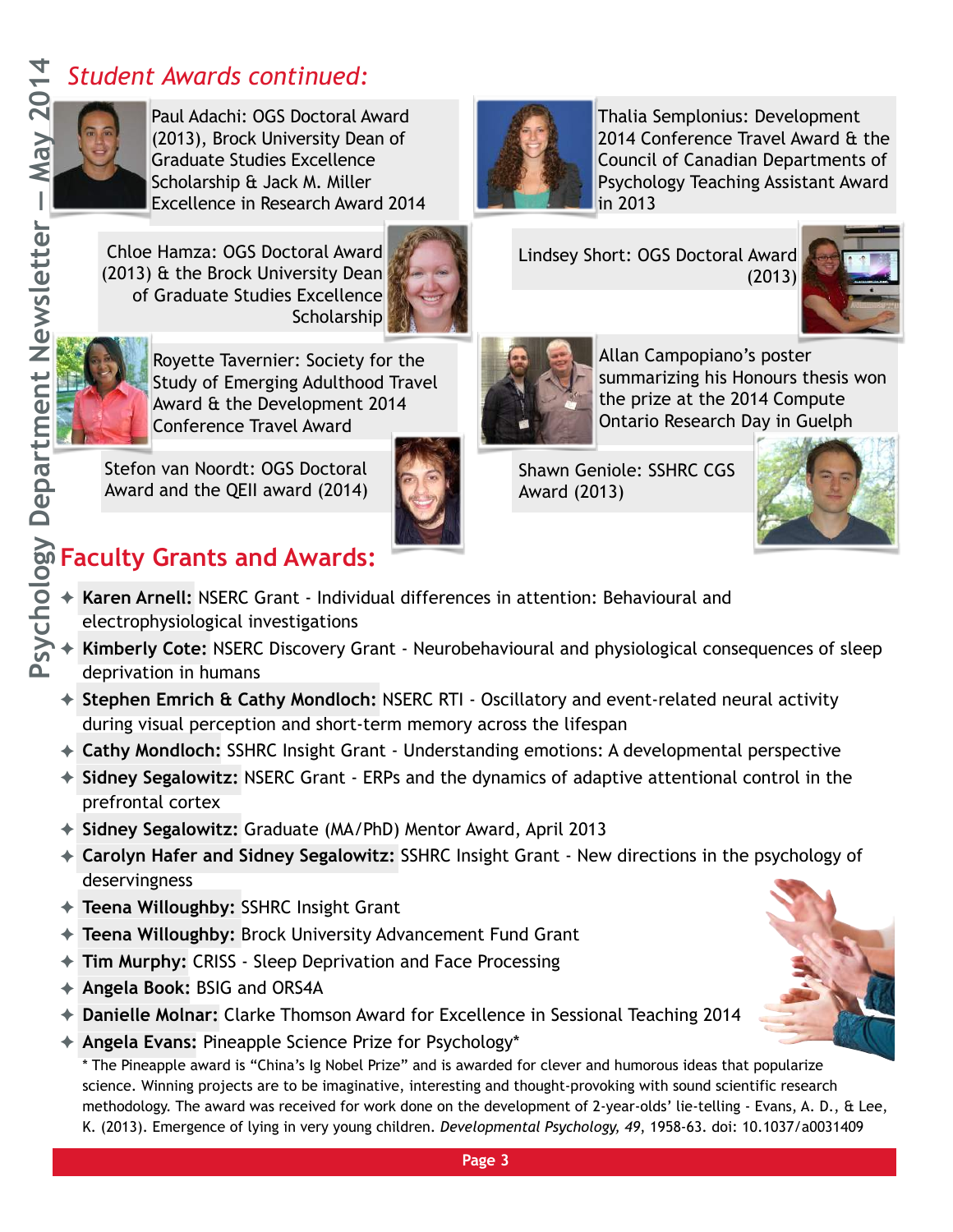# **Where Are They Now?**

- ✦ **Justin Carre, PhD.** (2010) currently holds a tenure-track position at Nipissing University, Ontario.
- ✦ **Becky Choma, PhD.** (2008) is a 2014 CPA President's New Researcher Award recipient and a new faculty member at Ryerson University.
- ✦ **Kimberly Costello, PhD.** (2012) is a Professor at Seneca College.
- ✦ **Gillian Dale, PhD.** (2013) is a Postdoctoral Fellow at the University of Wisconsin-Madison.
- ✦ **Stuart Fogel, MA.** (2004) currently a Research Scientist at the Brain & Mind Institute, Western University and has opened new sleep research lab ([http://bmisleeplab.uwo.ca/contact.php\)](http://bmisleeplab.uwo.ca/contact.php).
- ✦ **Marie Good, PhD.** (2011) will be starting an Assistant Professor position in developmental psychology at Redeemer University College (Start date: July 2014).
- ✦ **Leanne Gosse, PhD.** (2011) recently completed her SSHRC-funded Postdoctoral Fellowship at the University of Waterloo and is currently a research Project Manager and part-time instructor in the Community and Criminal Justice Degree Program at Conestoga College.
- ✦ **Cara MacInnis, PhD.** (2013) is currently a SSHRC-funded Postdoctoral Fellow at the University of Toronto.
- **Iva Mathews, PhD. (2011)** has a tenure-track position at the University of Toronto, following an NSERC funded Postdoctoral Fellowship at the University of Alabama in the Neuroscience Department.
- ✦ **Diane Santesso, PhD. (2006)** joined the University of Winnipeg Psychology faculty in July 2013.
- ✦ **Lindsey Short, MA, PhD candidate.** (2014) will begin a tenure-track position as Assistant Professor at Redeemer University College (Start date: July 2014).
- ✦ **Royette Tavernier PhD candidate. (2014)** has accepted a NIH-funded Postdoctoral Fellowship in the Stress, Sleep, and Development lab of Dr. Emma K. Adam at Northwestern University.
	- ✦ **Reno Xin Zheng, PhD.** (2012) is currently a Postdoctoral Fellow at York University.
		- ✦ **Michael Maniaci, PhD.** was an LTA in our department this year and has accepted a tenure-track position at the Florida Atlantic University beginning in August 2014.
		- Nicole Nelson, PhD. has been working in Cathy Mondloch's lab as a Postdoctoral Fellow and recently accepted a 5-year Assistant Professor position at the University of Queensland in Brisbane, Australia.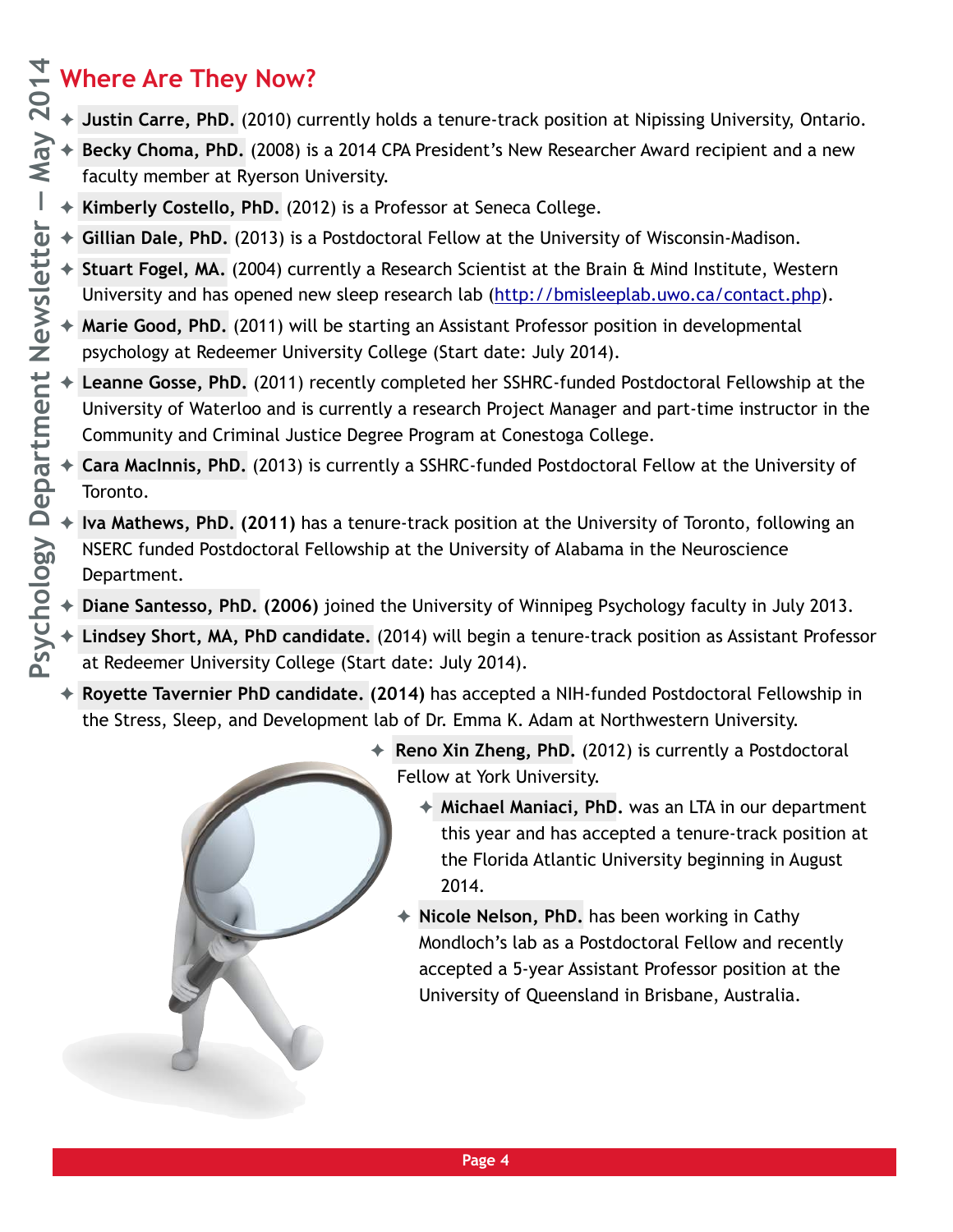## **Our Research in the News**

Paul Adachi's research indicating that violent videogames are not related to aggressive behaviour has been featured in a number of media outlets this year including CBC Hamilton, Psychology Today, and [Forbes](http://forbes.com).

Tony Bogaert's work on the biological basis of homosexuality has been featured in a number of media outlets this year including articles in Credencial Magazine (May, 2013), Slate Magazine (June, 2013), Mente & Cervello (Italian edition of Scientific American, July 2013), Daily Mail (August, 2013), Huffington Post (September 5, 2013), The Metro (January, 2014), Scientific American Mind (January, 2014), Paula Magazine (March, 2014), radio and television interviews on CFBI – 103.7 (Brock Radio), and Mix 97 with Sean Kelly, CTV News with Kevin Newman Live, and CBC.ca Live Online, as well as documentaries such as Mona Lisa Productions: French and International Science Documentary Company (May, 2013), produced for National Geographic Television and Sundog Pictures (Documentary Filmakers, UK, December 2013)[.Huffington Post Article.](http://www.huffingtonpost.com/2013/09/05/men-older-brothers-gay_n_3873772.html?utm_hp_ref=science&ir=Science)

- **Stefan Brudzynski's** lab was featured on the Daily Planet on the Discovery Chanel showing how rats play with humans. The video aired on March 31, 2014.
- ✦ **Michael Busseri** wrote and invited response for *Curiosity Shop, Research Matters (Council of Ontario Universities)* titled "Why is the Grass Always Greener on the Other Side?"(April, 2014). Michael was also interviewed by Michael Saunders for Inquisitive Minds radio program on CFBU-FM (December 2013). Michael's work on happiness was also featured in the Welland Tribune, Fort Erie Times, Niagara [Falls Review and St. Catharines Standard. Council of Ontario](http://yourontarioresearch.ca/curiosity-shop-answers/why-is-the-grass-always-greener-on-the-other-side/)  Universities - Article.
- ✦ **Kimberly Cote's** work on napping has been featured in the Wall Street Journal (August, 2013) and in Canadian Business with James Cowan (January, 2014). Her work on the effects of sleep deprivation on academic performance has also been featured in Student Health 101 with Jessica Wong (March, 2014). Kimberly also spoke with Michael Bhardwaj on CFI Media Relations for an interview on the effects of food on sleep (September, 2013).



THE HUFFINGTON POST





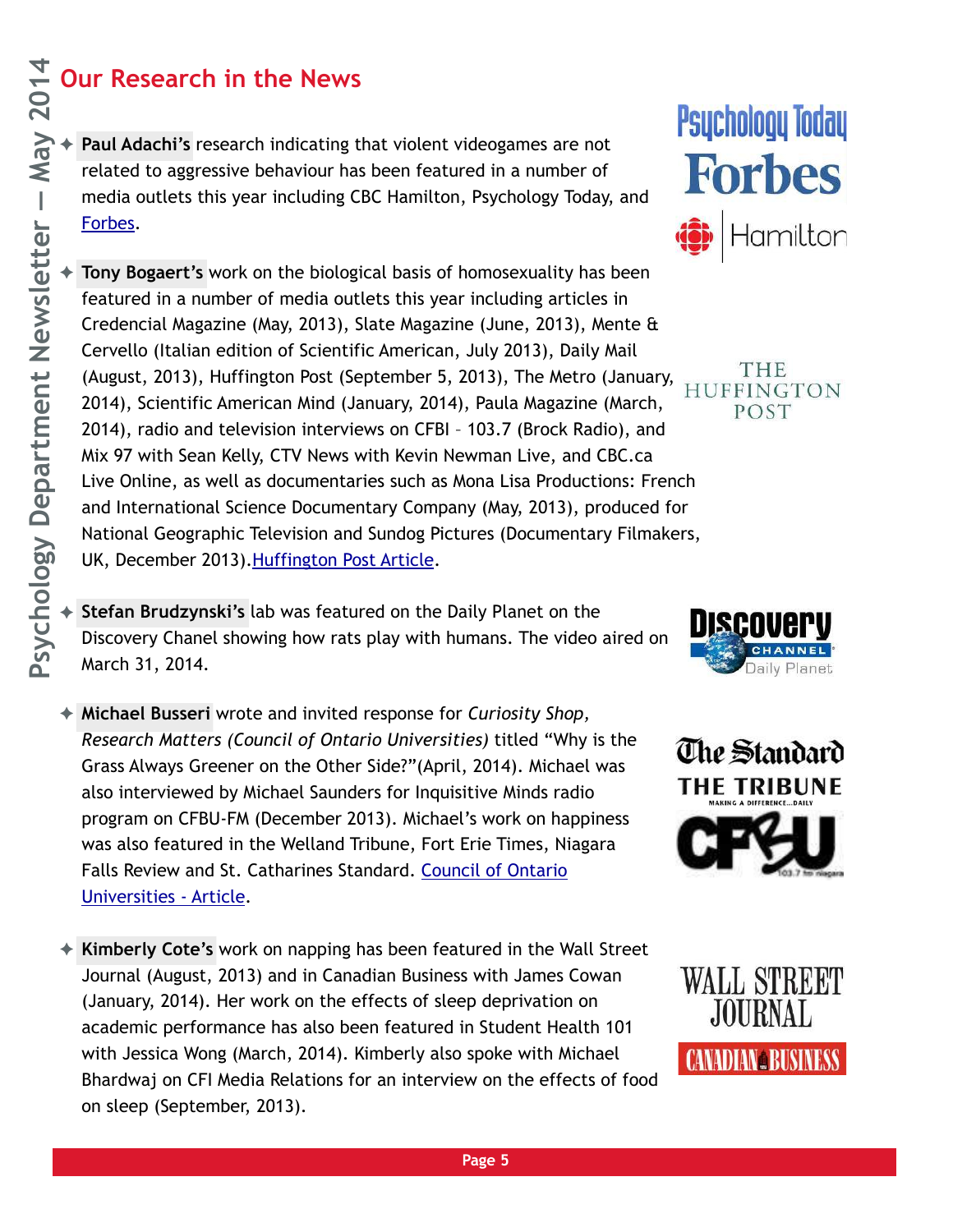## **Our Research in the News**

- ✦ **Chloe Hamza** was a featured Ph.D. student on the Knowledge Exchange Network (Brock News) in 2013 and was interviewed on Inquisitive Minds (Brock Radio, 2013).
- ✦ **Gordon Hodson** writes a column for PSYCHOLOGY TODAY titled "Without Prejudice: Unpacking stereotypes, bias, and discrimination". You can find his column at [Psychology Today](http://bit.ly/QMob0N).
- ✦ **Cheryl McCormick's** work on face width and aggression was featured in the Daily Mail (October, 2013). Cheryl was also featured on CBC Radio discussing the impact of social stress on adolescent rats. [Daily Mail Article](http://www.dailymail.co.uk/news/article-2467106/Why-trust-wide-boys-Men-broad-faces-like-North-Korean-leader-likely-cheat-partners-lie.html) & [CBC Radio Interview.](http://www.cbc.ca/pointsnorth/episodes/2014/02/28/teenage-rats-struggle-with-stressors/)
- ✦ **Cathy Mondloch** served as an expert with the Canadian TV show To Catch a Killer (produced by Ocean Entertainment for OWN [Oprah Winfrey Network] Canada. You can watch the episode here: To Catch a Killer.

# **2013 In-House Conference**

On September 3rd, 2013 the Psychology Department held its 8th Annual In-House Conference. Both faculty and graduate students presented their recent research projects. The conference included 10 poster presentations and eight talks followed by a dinner reception.

[You can check out the program here: Psychology Department In-](http://brocku.ca/webfm_send/28016)House Conference Program - 2013



» Catch<br>a KILLER



Cighth Annual



In House Conference





**Psychology Today**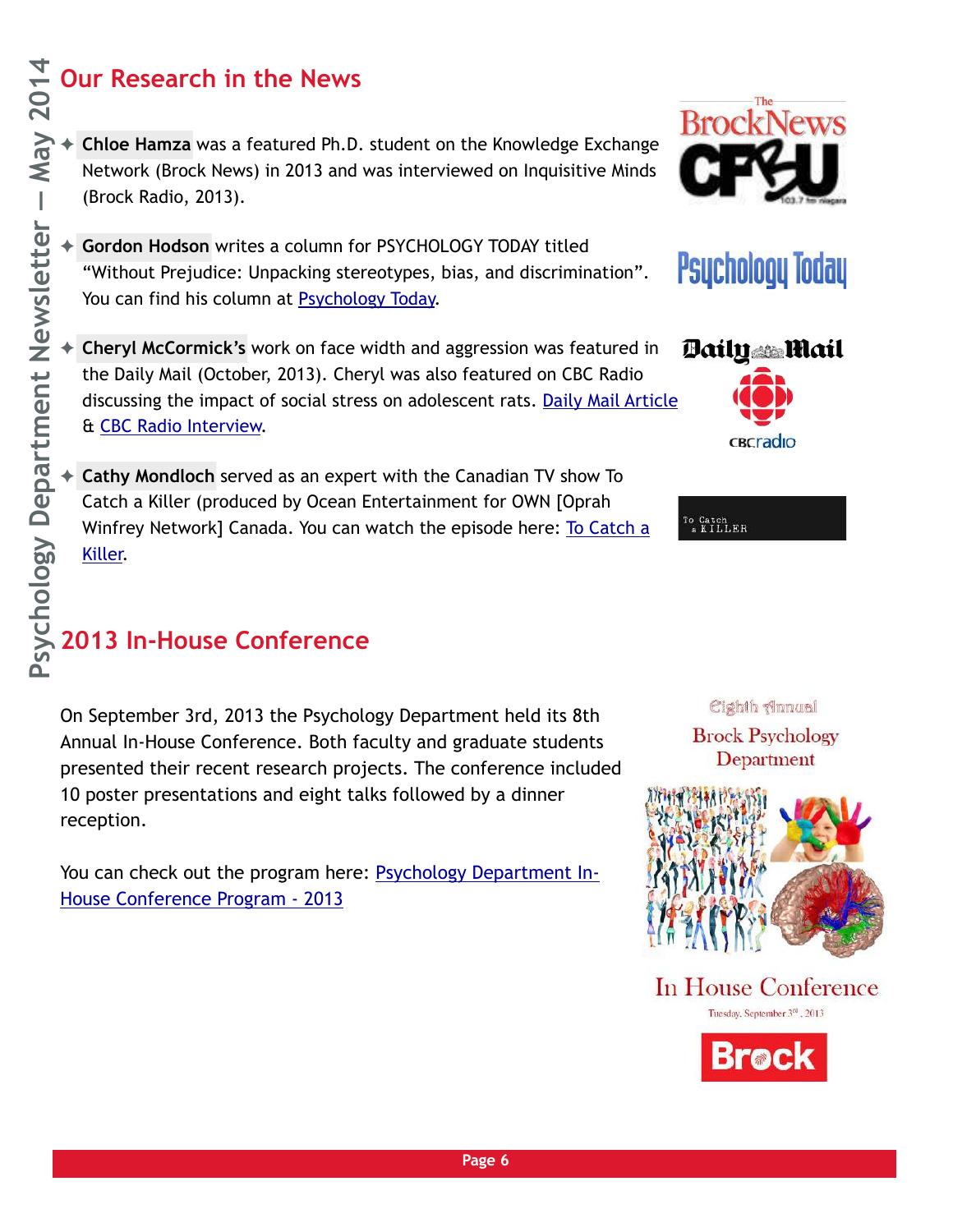# Celebration of Scholarship<br>  $Q_{\text{on April 23rd. 2014} }$  the Department

On April 23rd, 2014 the Department of Psychology held a Celebration of Scholarship supported by CRISS. The highlight of the celebration was the publication of eight books by our faculty members  $\leq$  in the last four years. Congratulations to Tony Bogaert, Michael Ashton, Sid Segalowitz, Gordon Hodson, Stefan Brudzynski, Teena Willoughby, & John Mitterer on their recent book publications!



**Michael Ashton** (2013). *Individual Differences and Personality (2nd ed.).* San Diego, CA: Academic Press. **Tony Bogaert** (2012). *Understanding Asexuality.* Rowman & Littlefield Publishers.

- **Stefan Brudzynski** (2010). *Handbook of mammalian vocalization: an integrative neuroscience approach*. Amsterdam: Elsevier.
- Dennis Coon and **John O. Mitterer** (2012). *Introduction to Psychology: Gateways to Mind and Behavior 13th Edition.* Wadsworth.
- **Gordon Hodson** and Miles Hewstone (2013). *Advances in intergroup contact*. New York, NY: Psychology Press.
- Michelle Jetha and **Sidney J. Segalowitz** (2012). *Adolescent brain development: Implications for behavior.* San Diego: Academic Press
- Kibeon Lee and **Michael Ashton** (2012). *The H factor of personality : why some people are manipulative, self entitled, materialistic, and exploitive-- and why it matters for everyone.* Waterloo, ON: Wilfrid Laurier University Press.
- David Shaffer, Eileen Wood, and **Teena Willoughby** (2012). *Developmental Psychology: Childhood and Adolescence 4th edition.* Nelson College Indigenous.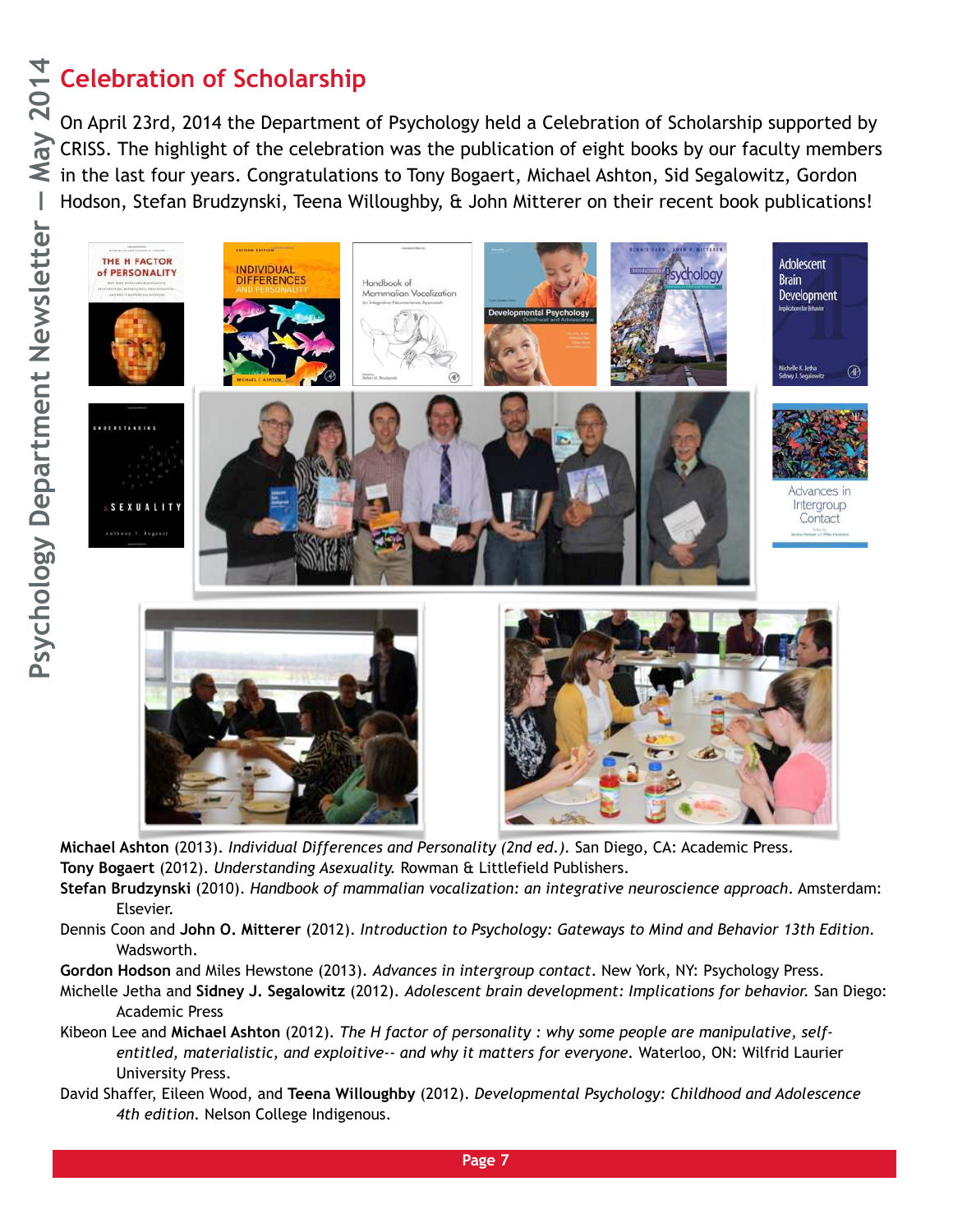## **Ontario Undergraduate Psychology Thesis Conference**

The 44th Annual Ontario Undergraduate Psychology Thesis Conference was held at Queen's University on Friday May 9th, 2014. Eleven of our thesis students attend the conference and presented their thesis work. Seven of our students gave talks while four students gave poster presentations.







#### **Have You Read Anything Good Lately?**  Check Out Some of Our Recent Publications

- ✦ Adachi, P. J. C., & **Willoughby, T**. (2013). Demolishing the competition: The longitudinal link between competitive video games, competitive gambling, and aggression. *Journal of Youth and Adolescence*, *42*(7), 1090-1104. doi:10.1007/ s10964-013-9952-2
- ✦ Adachi, P. J. C., & **Willoughby, T**. (2013). Do video games promote positive youth development? *Journal of Adolescent Research*, *29*(2), 155-165. doi: 10.1177/0743558412464522
- ✦ Adachi, P. J. C., & **Willoughby, T**. (2014). It's not how much you play, but how much you enjoy the game: The longitudinal associations between frequency versus enjoyment of adolescent sports involvement and self-esteem. *Journal of Youth and Adolescence*, *43*(1), 137-145. doi:10.1007/s10964-013-9988-3
- ✦ Adachi, P. J. C., & **Willoughby, T.** (2013). More than just fun and games: The longitudinal relation between strategic video games, problem solving skills, and academic marks. *Journal of Youth and Adolescence*, *42*(7), 1041-1052. doi: 10.1007/s10964-013-9913-9.
- ✦ Adachi, P. J. C., & **Willoughby, T.** (accepted). From the couch to the sports field: The longitudinal associations between sports video game play, self-esteem, and involvement in sports. *Psychology of Popular Media Culture*.
- ✦ Armiento, J., Hamza, C., & **Willoughby, T.** (2014). An examination of disclosure of nonsuicidal self-injury among university students. *Journal of Community & Applied Social Psychology*. doi: 10.1002/casp.2190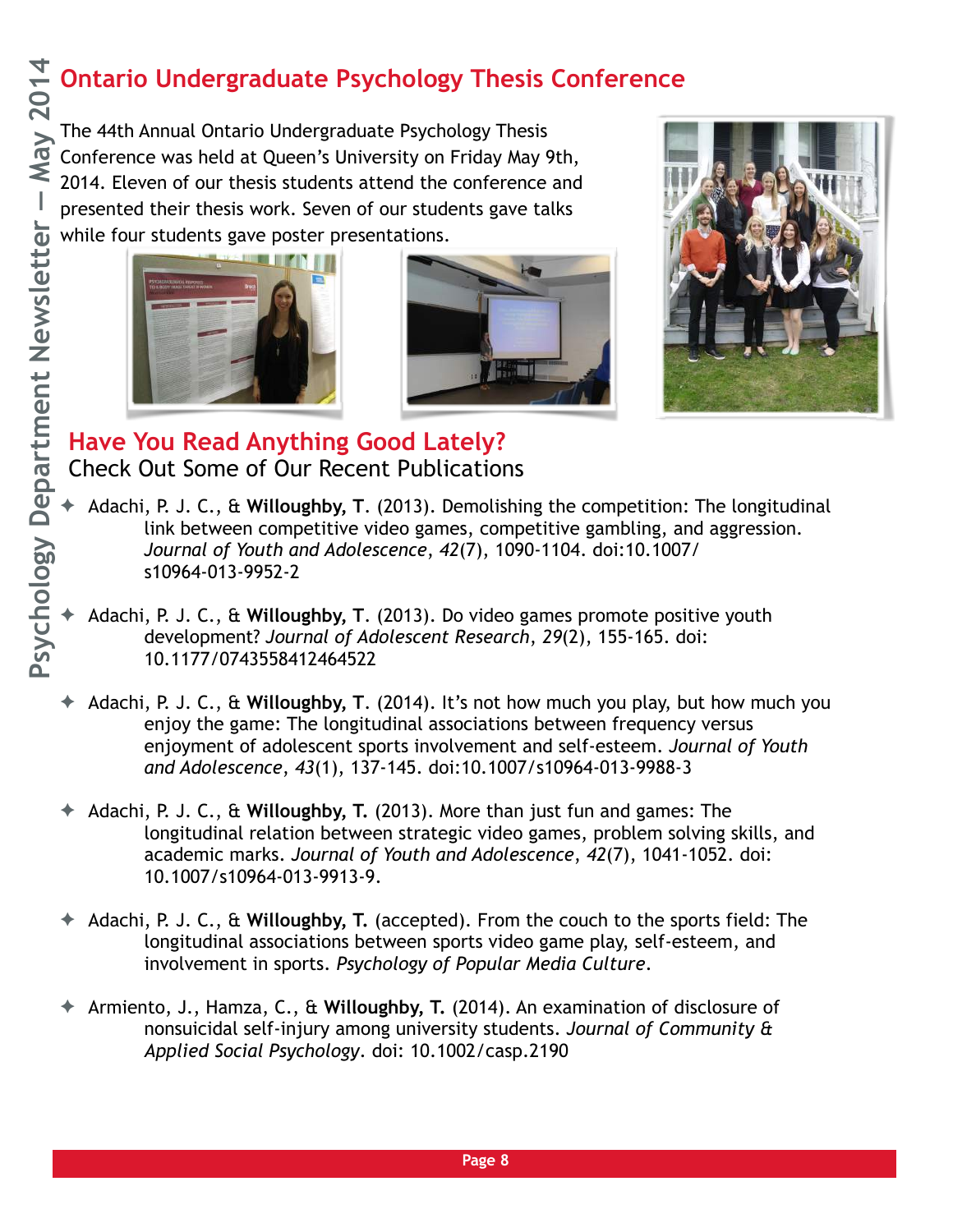- Check Out Some of Our Recent Publications
- ✦ **Ashton, M. C.**, Paunonen, S. V., & Lee, K. (2013). On the validity of narrow and broad personality traits: A response to Salgado, Moscoso, and Berges (2013). *Personality and Individual Differences, 56*, 24-28.
- ✦ **Ashton, M. C.**, Lee, K., & Visser, B. A. (2014). Further response to Hampshire et al.. *Personality and Individual Differences, 60*, 18-19.
- ✦ **Ashton, M. C.**, Lee, K., & Visser, B. A. (2014). Higher-order *g* versus blended variable models of mental ability: Comment on Hampshire, Highfield, Parkin, and Owen (2012). *Personality and Individual Differences, 60,* 3-7.
- ✦ **Ashton, M. C.**, Lee, K., & Visser, B. A. (2014). Orthogonal factors of mental ability: Reply to Hampshire et al.. *Personality and Individual Differences, 60*, 13-15.
- ✦ **Ashton, M. C.**, Lee, K., & de Vries, R. E. (2014). The HEXACO Honesty-Humility, Agreeableness, and Emotionality factors: A review of research and theory. *Personality and Social Psychology Review, 18*, 139-152.
- ✦ **Bogaert, A. F.** (2013). The demography of asexuality. In A. Baumle (Ed.), *International handbook on the demography of sexuality*. (pp. 275-288). New York: Springer Press.
- ✦ **Bogaert, A. F.**, & Brotto, L. (2013). Object of desire self-consciousness theory. *Journal of Sex and Marital Therapy*, *40*(4), 323-338. doi: 10.1080/0092623X.2012.75684
- ✦ **Bogaert, A. F.**, & Liu, J. (2013). Physical size and sexual orientation: Analysis of the Chinese Health and Family Life Survey. *Archives of Sexual Behavior, 42*(8), 1555– 1559. doi: 10.1007/s10508-013-0110-4
- ✦ Boshyan, J., Zebrowitz. L. A., Franklin, R. G., **McCormick, C. M.**, Carré, J. M. (2013). Age similarities in recognizing threat from faces and diagnostic cues. *Journal of Gerontology Series B: Psychological and Social Sciences*.
- ✦ **Book, A. S.**, Costello, K., & Camilleri, J. (2013). Psychopathy and victim selection: The use of gait as a cue to vulnerability*. Journal of Interpersonal Violence, 28*(11)*,*  2368-2383. doi:10.1177/0886260512475315
- ✦ **Book, A.S.**, Forth, A., & Gretton, H. (2013). The Psychopathy Checklist: Youth Version: Construct and Predictive Validity. In E. Archer & R. Archer (Eds.) *Forensic uses of clinical assessment instruments* (2nd Edition). Routledge.
- ✦ **Busseri, M. A.** (2013). How dispositional optimists and pessimists view their past, present, and anticipated future life satisfaction: A lifespan approach. *European Journal of Personality, 27*, 185-199.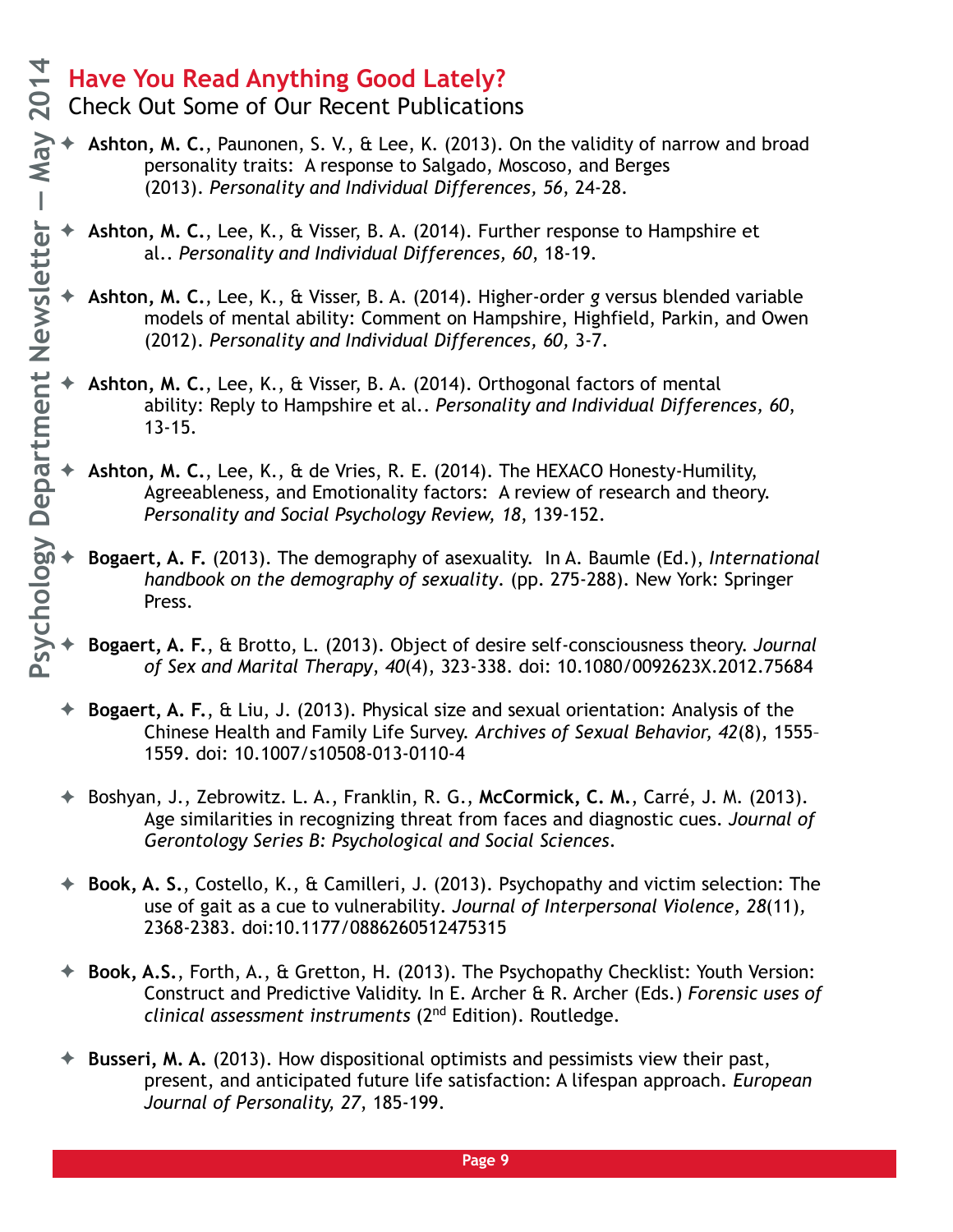- Check Out Some of Our Recent Publications
- ✦ **Busseri, M. A.**, Malinowski, A., & Choma, B. L. (2013) Are dispositional optimists oriented uniquely toward the future? Investigating dispositional optimism from a temporally-expanded perspective. *Journal of Research in Personality, 47*, 533-538.
- ✦ **Busseri, M. A.**, & Sadava. S. W. (2013). Subjective well-being is a dynamic and agentic system: Evidence from a longitudinal study. *Journal of Happiness Studies, 14*, 1085-1112.
- ✦ Choma, B. L., **Busseri, M. A.**, & Sadava, S. W. (2014). Deciphering subjective trajectories for life satisfaction using self-versus-normative other discrepancies, self-esteem, and hope. *European Journal of Personality, 28,* 107-119.
- ✦ Costello, K., & **Hodson, G.** (2014). Explaining dehumanization among children: The interspecies model of prejudice. *British Journal of Social Psychology, 53*, 175-197. doi:10.1111/bjso.12016
- ✦ **Cote, K. A.**, **Mondloch, C. J.**, Serveeva, V., Taylor M., & Semplonius, T. (2013). Impact of total sleep deprivation on behavioural neural processing of emotionally expressive faces. *Experimental Brain Research*, *232*(5), 1429-1442. doi: 10.1007/ s00221-013-3780-1
- ✦ **Cote, K. A.**, **McCormick C. M.**, Geniole S. N., Renn, R. P., & MacAulay, S. D. (2013). Sleep deprivation lowers aggression and testosterone in men. *Biological Psychology, 92*, 249-56.
- ✦ Desjardins, J. A., & **Segalowitz, S. J.** (2013). The timing and consistency of eventrelated potential responses when processing faces: Deconstructing the P100-N170 complex using ICA and robust estimation. *Journal of Vision, 13*(5) 1–18. doi: 10.1167/13.5.22
- ✦ DesRoches, A. & **Willoughby, T.** (2014). Longitudinal associations between valued activities and adjustment in adolescence: Positive mood as a mediator. *Journal of Youth and Adolescence*, *43*(2), 208-220. doi:10.1007/s10964-013-9957-x
- ✦ Ding, X. P., Omrin, D. S., **Evans, A. D.,** Fu, G., Chen, G., & Lee, K. (2014). Elementary school children's cheating behaviour and its cognitive correlations. *Journal of Experimental Child Psychology, 121,* 85-95. doi:10.1016/j.jecp.2013.12.005
- ✦ **Emrich, S. M.**, Riggall, A. C., LaRocque, J. J., & Postle, B. R. (2013). Distributed patterns of activity in sensory cortex reflect the precision of multiple items maintained in visual short-term memory. *The Journal of Neuroscience*, *33*(15), 6516-6523. doi:10.1523/JNEUROSCI.5732-12.2013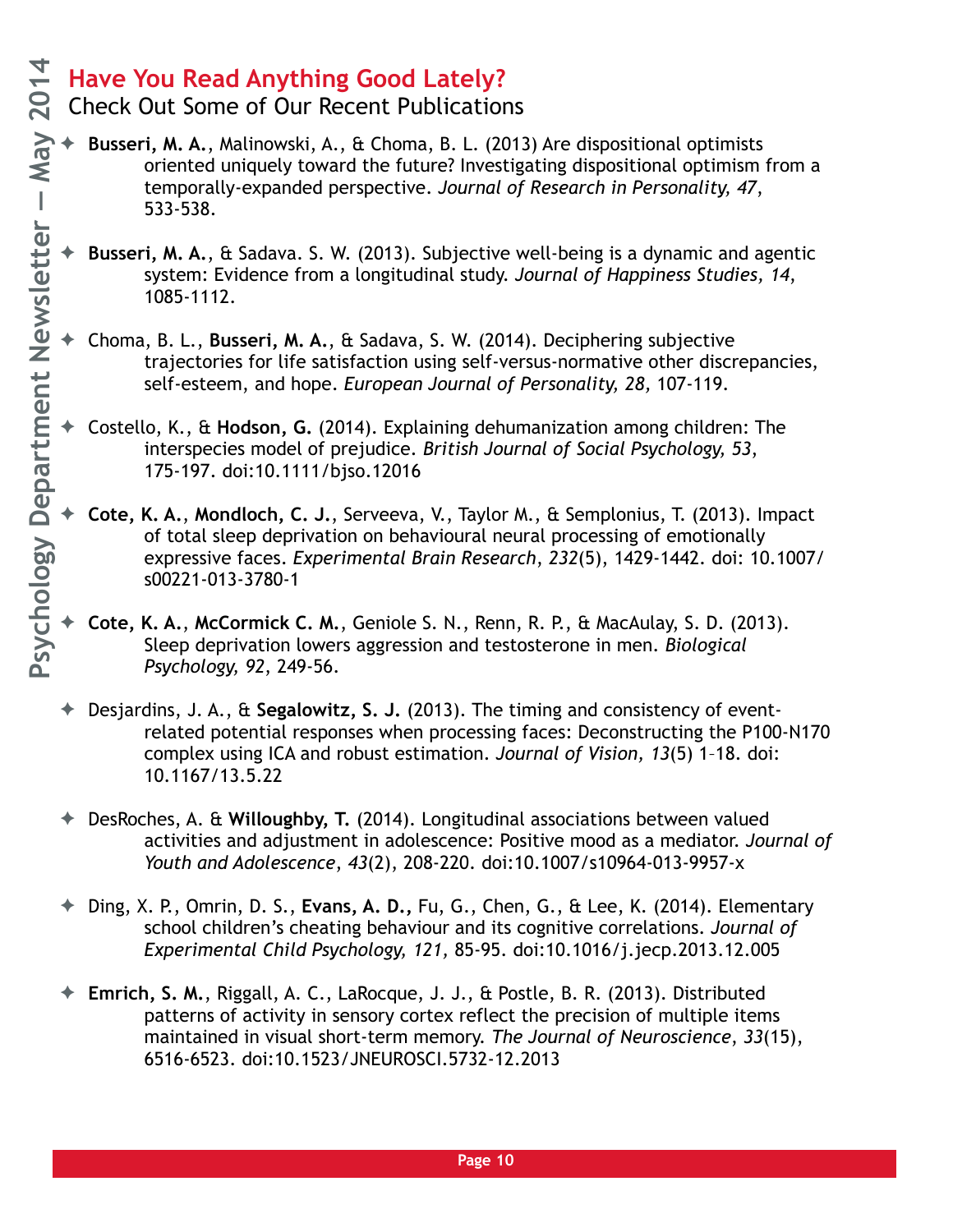- Check Out Some of Our Recent Publications
- ✦ **Evans, A. D.,** & Lee, K. (2014). The relation between 8- to 17-year-olds' judgments of other's honesty and their own past honest behaviors. *International Journal of Behavioral Development, 38*(3)*,* 277-281. doi: 10.1177/0165025413517580
- ✦ Farrell, A. H., Della Cioppa, V., Volk, A. A., & **Book, A. S.** (2013). Predicting bullying heterogeneity with the HEXACO Model of personality. *International Journal of Advances in Psychology, 2*, 178-186.
- ✦ Fu, G., **Mondloch, C. J.**, Ding, X. P., Short, L., Sun, L., Lee, K. (2014). The Neural Correlates of the Face Attractiveness Aftereffect: A Functional Near-infrared Spectroscopy (fNIRS) Study. *NeuroImage, 85,* 363-371*.* http://dx.doi.org/ 10.1016/j.neuroimage.2013.04.092
- ✦ Gatzke-Kopp, L. M., Jetha, M. K., & **Segalowitz, S. J.** (2014). The role of resting frontal EEG asymmetry in psychopathology: Afferent or efferent filter? *Developmental Psychobiology*, *56*, 73–85.
- ✦ Geniole, S. N., **Busseri, M. A.**, & **McCormick, C. M.** (2013). Testosterone dynamics and psychopathic personality traits independently predict antagonistic behavior towards the loser of a competitive interaction*. Hormones and Behavior, 64,*  790-798.
- ✦ Geniole S. N., Keyes, A. E., Carré, J. M., & **McCormick, C. M.** (2014). Fearless dominance mediates the relationship between the facial width-to-height ratio and cheating. *Personality and Individual Differences*, *57*, 59-64.
- ✦ Geniole, S. N., & **McCormick, C. M.** (2013). Taking control of aggression: Perceptions of aggression suppress the link between perceptions of masculinity and attractiveness. *Evolutionary Psychology, 11*, 1027-1043.
- ✦ Geniole, S. N., **Molnar, D. S**., Carré, J. M., & **McCormick, C. M**. (in press). The facial width-to-height ratio shares stronger links with judgments of aggression than with judgments of trustworthiness. *Journal of Experimental Psychology: Human Perception and Performance.*
- ✦ Green M. R., Barnes, B., & **McCormick C. M.** (2013). Social instability stress in adolescence increases anxiety and reduces social interactions in adulthood in male Long Evans rats. *Developmental Psychobiology*, *55*, 849-859.
- ✦ Green, M. R., & **McCormick, C. M.** (2013). Effects of social instability stress in adolescence on long-term, not short-term, spatial memory performance. *Behavioural Brain Research, 256*, 165-171.
- ✦ Green M. R., & **McCormick, C. M.** (2013). Effects of stressors in adolescence on learning and memory in rodent models. *Hormones and Behavior*, *64*, 364-379.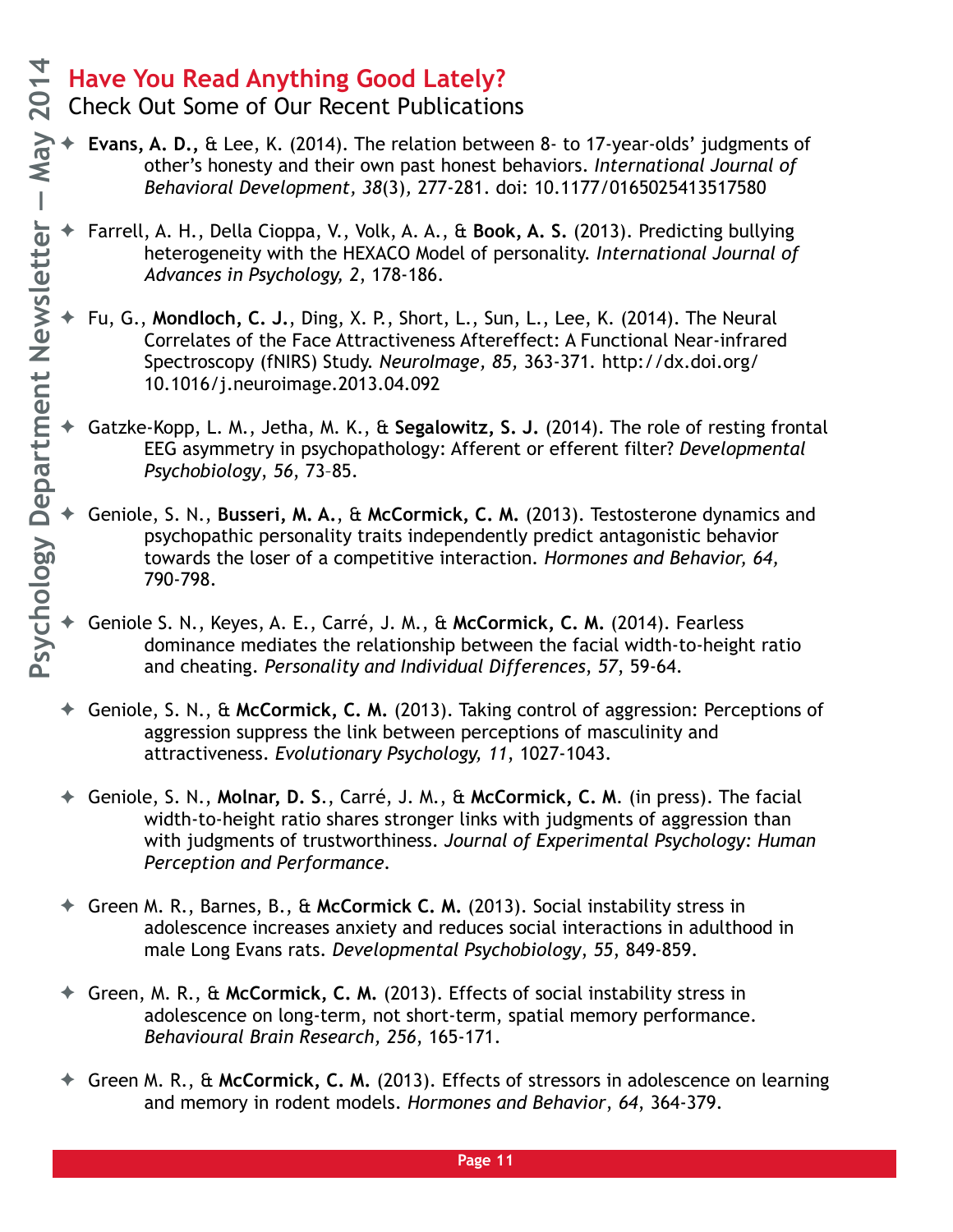- Check Out Some of Our Recent Publications
- ✦ Good, M., **& Willoughby, T.** (2014). Institutional and personal spirituality/religiosity and psychosocial adjustment in adolescence: Concurrent and longitudinal associations. *Journal of Youth and Adolescence*, *43*, 757-774. doi:10.1007/ s10964-013-9989-2
- ✦ **Hafer, C. L.**, & Sutton, R. (in press). Belief in a just world. In C. Sabbagh & M. Schmitt (Eds.), *Handbook of social justice theory and research*. New York, NY: Springer.
- ✦ Hamza, C., & **Willoughby, T.** (2014). A longitudinal person-centred examination of nonsuicidal self-injury among university students. *Journal of Youth and Adolescence*, *43*(4), 671-685. doi:10.1007/s10964-013-9991-8
- ✦ Hamza, C., & **Willoughby, T.** (2013). Nonsuicidal self-injury and suicidal behavior: A latent class analysis among young adults. *PLoS ONE*, *8*(3): e59955. doi: 10.1371/ journal.pone.0059955.
- ✦ Hamza, C., **Willoughby, T.**, & Good, M. (2013). A preliminary examination of the specificity of the functions of nonsuicidal self-injury among a sample of university students. *Psychiatry Research*, *205*, 172-175. doi: 10.1016/j.psychres. 2012.08.036.
- ✦ Hodges, T. E., Green, M. R., Simone, J. J., & **McCormick, C. M.** (2014). Effects of social context on endocrine function and Zif268 expression in response to an acute stressor in adolescent and adult rats. *International Journal of Developmental Neuroscience*, *35*, 25-34.
- ✦ **Hodson, G.**, Choma, B. L., Boisvert, J., **Hafer, C.**, MacInnis, C. C., & Costello, K. (2013). The role of intergroup disgust in predicting negative outgroup evaluations. *Journal of Experimental Social Psychology, 49*, 195-205. doi: 10.1016/j.jesp.2012.11.002
- ✦ **Hodson, G.**, & Hewstone, M. (Eds.) (2013). *Advances in intergroup contact*. London, UK: Psychology Press.
- ✦ **Hodson, G.**, Kteily, N.S., & Hoffarth, M.R. (in press). Of filthy pigs and subhuman mongrels: Dehumanization, disgust, and intergroup prejudice. *TPM: Testing, Psychometrics, Methodology in Applied Psychology.*
- ✦ **Hodson, G.** & MacInnis, C. C., & Costello, K. (2014). (Over)Valuing "Humanness" as an Aggravator of Intergroup Prejudices and Discrimination. In P. G. Bain, J. Vaes, & J.-Ph. Leyens (Eds.), *Humanness and dehumanization* (pp. 86-110)*.* London, UK: Psychology Press.
- ✦ Hoffarth, M.R., & **Hodson, G.** (in press). Is subjective ambivalence toward gays a modern form of bias? *Personality and Individual Differences.*

**Page 12**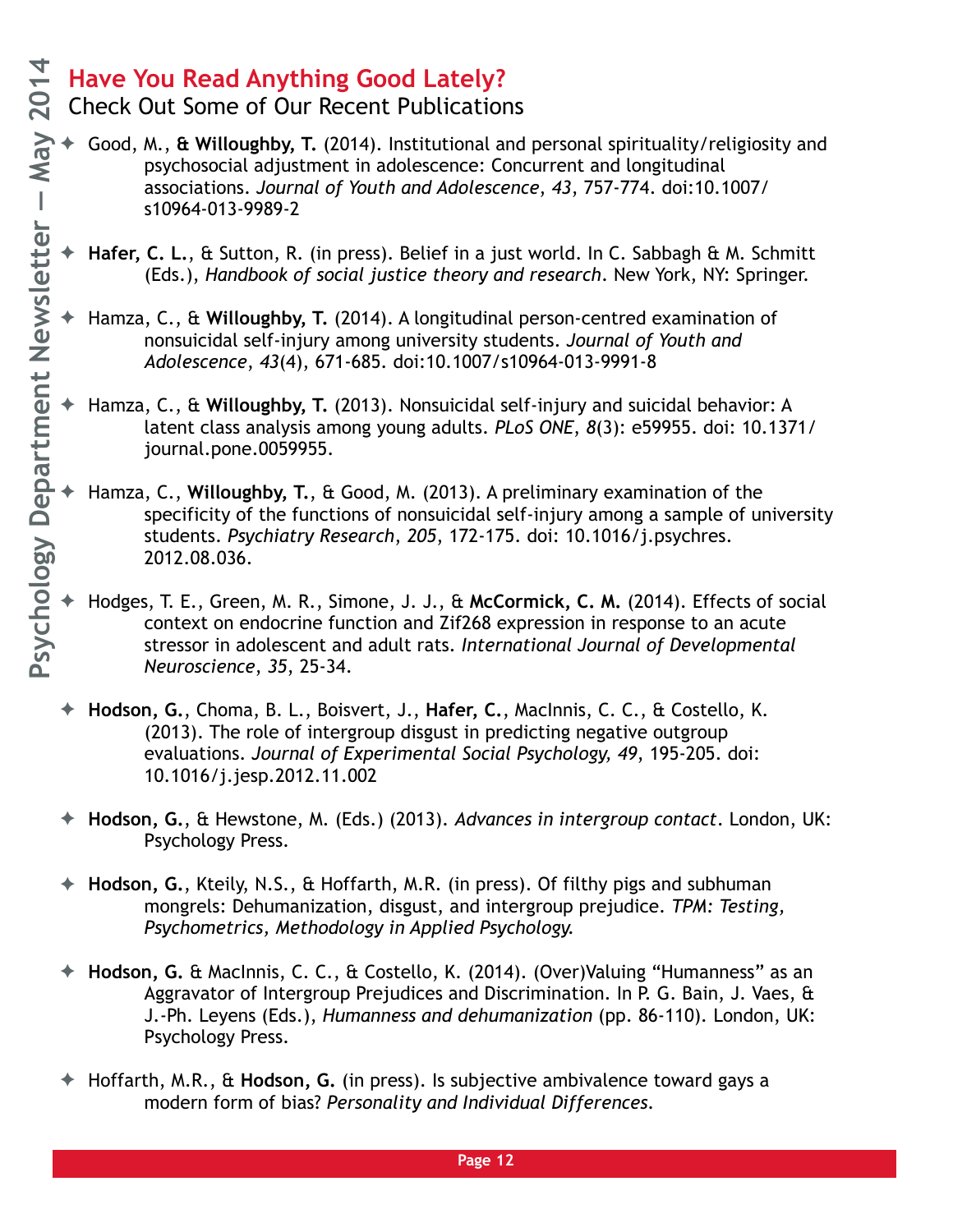#### **Have You Read Anything Good Lately?**  Check Out Some of Our Recent Publications

- ✦ Jetha, M. K., Zheng, X., Goldberg, J. O., **Segalowitz, S. J.**, & Schmidt, L. A. (2013). Shyness and Emotional Face Processing in Schizophrenia: An ERP study. *Biological Psychology*, *94,* 562– 574.
- ✦ Kundu, B., Sutterer, D. W., **Emrich, S. M.**, & Postle, B. R. (2013). Strengthened effective connectivity underlies transfer of working memory training to tests of short-term memory and attention. *The Journal of Neuroscience*, *33*(20), 8705-8715. doi: 10.1523/JNEUROSCI.5565-12.2013
- ✦ Lackner, C. L., Marshall, W. J., Santesso, D. L., Dywan, J., Wade, T., & **Segalowitz, S. J.** (2013 online). Adolescent Anxiety and Aggression can be Differentially Predicted [by Electrocortical Phase Reset Variables.](http://dx.doi.org/10.1016/j.bandc.2013.10.004%22%20%5Ct%20%22doilink) *Brain and Cognition*. http://dx.doi.org/ 10.1016/j.bandc.2013.10.004
- ✦ Lackner, C. L., Santesso, D. L., Dywan, J., Wade, T. J., **Segalowitz, S. J.** (2014 online). ERPs Elicited to Performance Feedback in High- and Low-Shy Adolescents. *Infant & Child Development*. doi:10.1002/icd.1865
- ✦ Lee, K., **Ashton, M. C.**, Wiltshire, J., Bourdage, J. S., Visser, B. A., Gallucci, A. (2013). Sex, power, and money: Prediction from the Dark Triad and Honesty-Humility. *European Journal of Personality, 27*(2)*,* 169-184. doi:10.1002/per.1860
- Lee, K., & Ashton, M. C. (2013). Prediction of self- and observer report scores on HEXACO-60 and NEO-FFI scales. *Journal of Research in Personality, 47*(5), 668-675. http://dx.doi.org/10.1016/j.jrp.2013.06.002
- ✦ Lee, K. & **Evans, A. D.** (2013). Becoming a moral relativist: Children's moral conceptions of honesty and dishonesty in different social contexts. In M. Banaji & S. Gelman (Eds.), *Navigating the social world: What infants, children, and other species can teach us.* New York, NY: Oxford University Press. doi: 10.1093/acprof:oso/ 9780199890712.003.0067
- ✦ Lee, K., Talwar, V., McCarthy, A., Ross, I., **Evans, A.,** & Arruda, C. (in press). Can classic moral stories promote honesty in children? *Psychological Science.*
- ✦ Lyon, T. D. & **Evans, A.D.** (2014). Young children's understanding that promising guarantees performance: The effect of age and maltreatment. *Law and Human Behavior, 38*(2)*,* 162-170. doi:10.1037/lhb0000061.
- ✦ MacInnis, C., **Busseri, M. A.**, Choma, B. L., & **Hodson, G.** (2013). The happy cyclist: Examining the association between generalized authoritarianism and subjective well-being. *Personality and Individual Differences, 55,* 789-793.
- ✦ **McCormick, C. M.** (2013). Watch where and how you stick pins when playing with voodoo correlations. *Journal of General Psychology*, *140*, 1-5.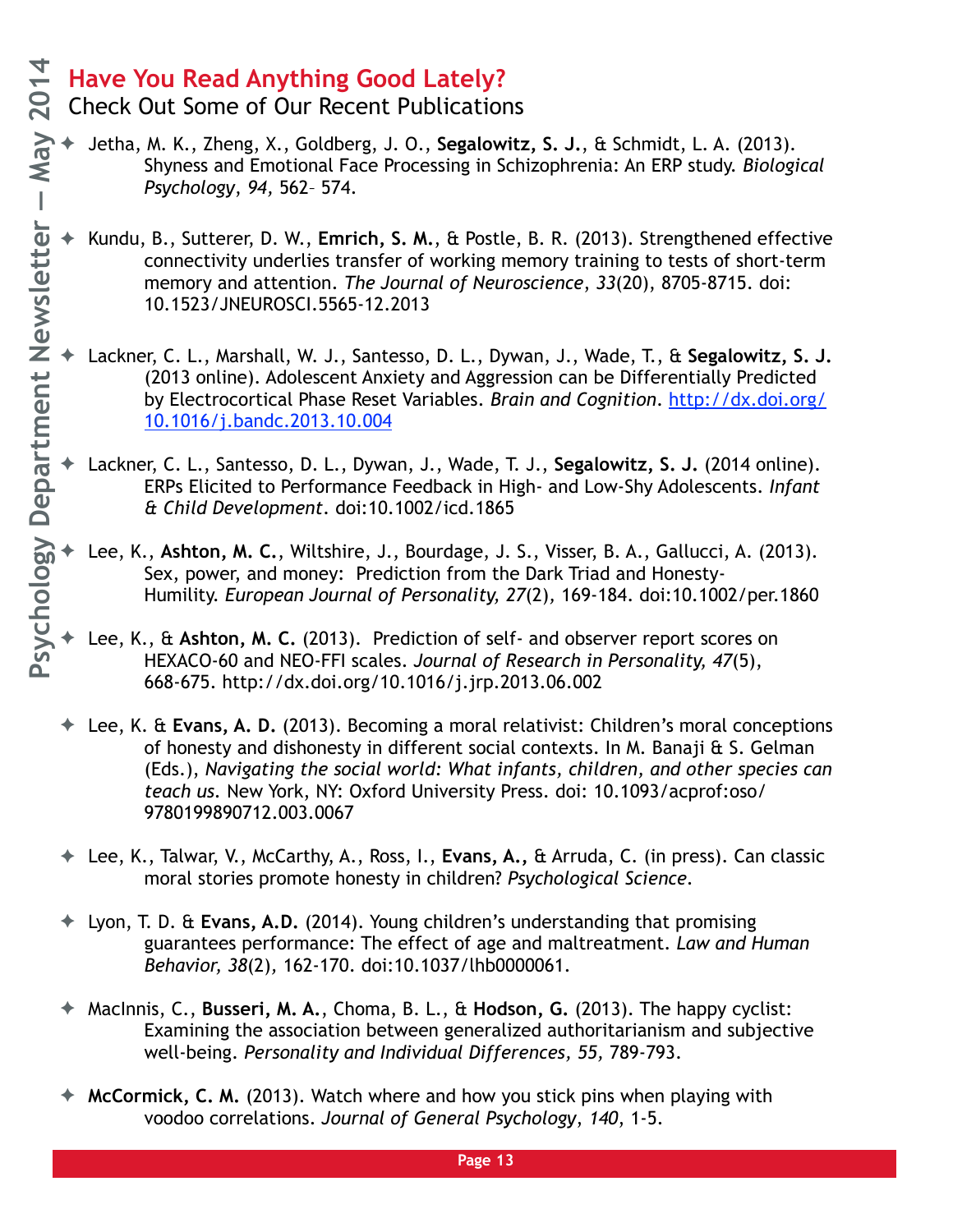#### **Have You Read Anything Good Lately?**  Check Out Some of Our Recent Publications

- 
- **McCormick, C. M., & Green, M. R. (2013). From the stressed adolescent to the anxious** and depressed adult: Investigations in rodent models. *Neuroscience*, *249*, 242-257.
- ✦ **McCormick, C. M.**, Green, M. R., Cameron, N. M., Nixon, F., Levy, M. J., Clark, R. A. (2013). Deficits in male sexual behaviour in adulthood after social instability stress in adolescence in rats. *Hormones and Behavior*, *63*, 5-12.
- ✦ **McCormick, C. M.**, Hodges, T. E., Simone, J. J. (in press). Peer pressures: Social instability stress in adolescence and social deficits in adulthood in an animal model. *Developmental Cognitive Neuroscience*.
- ✦ **McCormick, C. M.**, Mongillo, D. L., Simone, J. J. (2013). Age and adolescent social stress effects on fear extinction in female rats. *Stress*, *16*, 678-688.
- ✦ **Mondloch, C. J.**, Nelson, N. L., & Horner, M. (2013). Asymmetries of influence: Differential effects of body postures on perceptions of emotional facial expressions. *PLoS ONE,* 8(9): e73605. doi:10.1371/journal.pone.0073605
- ✦ **Mondloch, C. J.**, **Segalowitz, S. J.**, Lewis, T. L., Dywan, J., Le Grand, R., & Maurer, D. (2013). The effect of early visual deprivation on the development of face detection. *Developmental Science, 16*(5)*,* 728-742. doi:10.1111/desc.12065
- ✦ Paunonen, S. V., & **Ashton, M. C.** (2013). On the prediction of academic performance with personality traits: A replication study. *Journal of Research in Personality, 47*(6), 778-781. http://dx.doi.org/10.1016/j.jrp.2013.08.003
- ✦ Pozzebon, J. A., **Ashton, M. C.**, & Visser, B. A. (2014). Major changes: Personality, ability, and congruence in the prediction of academic outcomes. *Journal of Career Assessment, 22*(2), 75-88. doi: 10.1177/1069072713487858
- ✦ Short, L. A. & **Mondloch, C. J.** (2013). Aging faces and aging perceivers: Young and older adults are less sensitive to deviations from normality in older than in young adult faces. *Perception, 42*(8)*,* 795-812*.*
- ✦ Sugarman, D., & **Willoughby, T.** (2013). Technology and violence: Conceptual issues raised by the rapidly changing social environment. *Psychology of Violence*, 3(1), 1-8. doi:10.1037/a0031010
- ✦ Tavernier, R., & **Willoughby, T.** (2014). Bidirectional associations between sleep (quality and duration) and psychosocial adjustment among emerging adults across the first three years of university. *Developmental Psychology*, *50*(3), 674-682. doi: 10.1037/a0034258